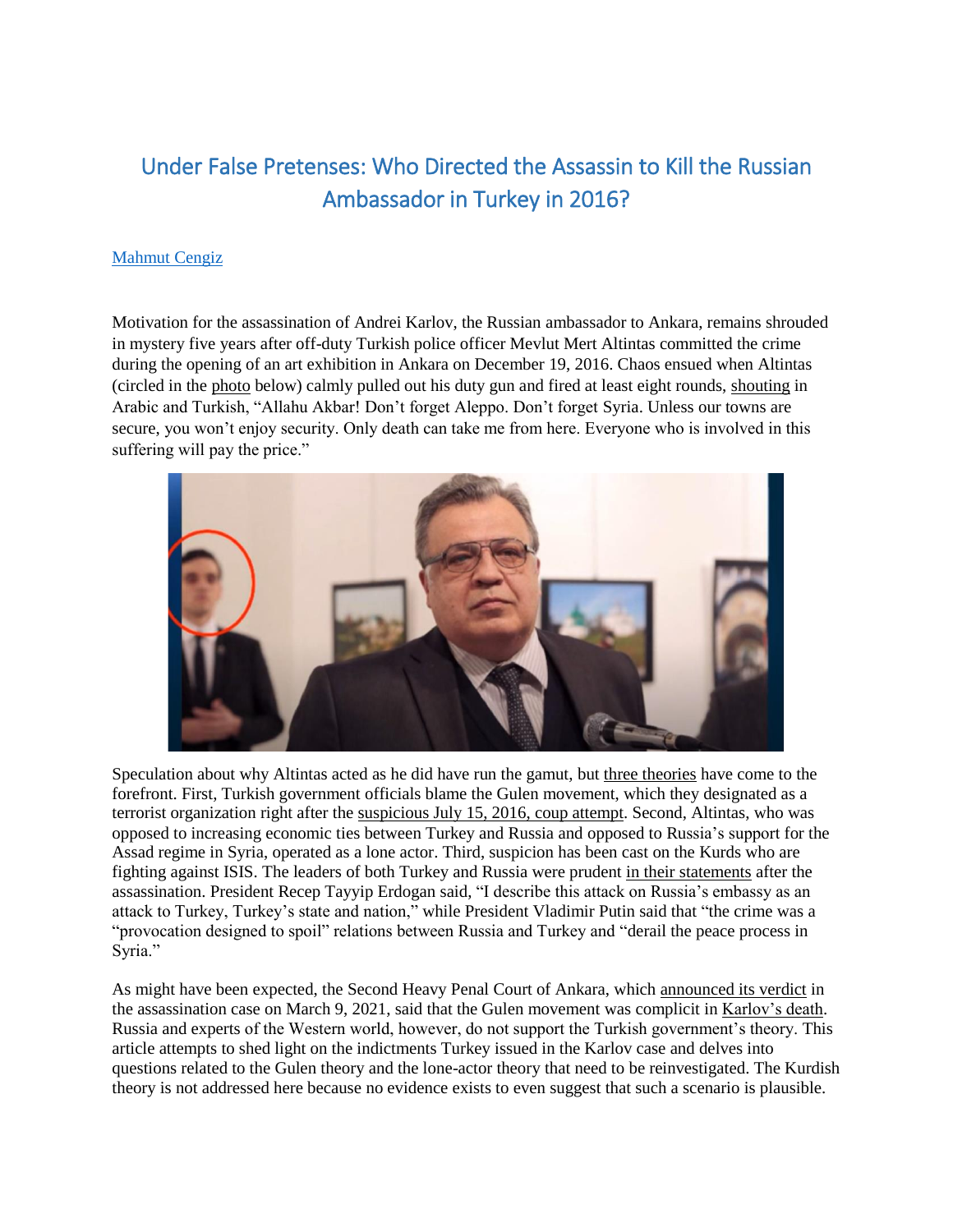# Turkey's Accusations in the Indictment

Like it had done with other investigations of notable attacks in Turkey since the anti-corruption scandals came to light in late 2013, the court accused Fethullah Gulen and his movement of plotting the assassination of Karlov and persuading Altintas to commit the crime. Before examining the details of Karlov's indictment, however, it is necessary to explain how the Turkish justice system works and why the investigation and prosecution of notable attacks always have the same scapegoats: former police officers, former military personnel, and Gulenists. The December 2013 anti-corruption investigations, which used solid evidence to implicate Erdogan, his family members, and Erdogan's cabinet, is a prime example. Erdogan accused allegedly Gulenist police officers to plot a scheme to overthrow the government and oust Erdogan from power. Furious about such an unconvincing plan, Erdogan responded by launching a retaliatory crackdown against the Gulenists and subjecting all members of the movement to relentless oppression.

Erdogan's implacable grudge against Gulen has harmed the credibility of Turkey's justice system because, now, every investigation is directed to conclude that Gulenists were somehow the perpetrators. This hijacking of the Turkish justice system helps to explain why Turkey was ranked near the bottom of the *constraints on government powers* category in the 2020 [Rule of Law Index.](https://worldjusticeproject.org/rule-of-law-index/country/Turkey) The World Justice Project compiles the index each year and reflects how the influential nonprofit civil society organization perceives 128 countries' adherence to the rule of law. Turkey ranked 124th on the list.

The government's disregard for the rule of law in Turkey has meant the demise of bottom-up investigations that aimed to collect evidence and then identify the suspect and the rise of top-down investigations that name the suspect first and then fabricate evidence against the predetermined suspect. Prosecutors now routinely use copy-and-paste indictments filled with fabricated evidence presented by intelligence officials. Prosecutors who were opposed to the directives promulgated by Erdogan and his government were accused of being members of a terrorist organization and then put in jail. The indictments prepared after the 2013 anti-corruption scandals were no different and include many contradictions that Western countries consider to be suspicious.

#### Suspicious Investigations by Turkey's Judicial System

An examination of how the prosecution and conviction systems work in Turkey suggests a pattern of subterfuge that undermines the credibility of the government's indictment of Altintas for the assassination of Karlov. That pattern involves the use of fabricated and dubious evidence and the statements of secret so-called witnesses provided by intelligence officials and the police for the sole purpose of indicting a perceived enemy of the government. Prosecutors are complicit in the charade, signing the bogus indictments and referring them to the court without question.

The police investigation that targeted members of the Iranian Islamic Revolutionary Guard Corps (IRGC) is a case in point. During this investigation, the police collected solid evidence about the [spying activities](https://smallwarsjournal.com/jrnl/art/irgc-threat-middle-east-how-safe-are-americans-turkey)  [of IRGC](https://smallwarsjournal.com/jrnl/art/irgc-threat-middle-east-how-safe-are-americans-turkey) members in Turkey and how they had targeted the U.S. Consulate in Turkey. The government, however, ignored the evidence and shut down the investigation. In another case, the governmen[t shut](https://www.cumhuriyet.com.tr/haber/tahsiye-davasinda-orgut-sucundan-tum-saniklara-beraat-448474) down a police [investigation](https://www.cumhuriyet.com.tr/haber/tahsiye-davasinda-orgut-sucundan-tum-saniklara-beraat-448474) that targeted the Tahsiye Group, an [al Qaeda-affiliated organization](https://www.sozcu.com.tr/2014/gunun-icinden/tahsiye-ne-demek-tahsiyeci-kime-denir-678862/) led by Mehmet Dogan. Dogan had become a target of the law enforcement when, during a speech, he praised Osama Bin Laden and told his followers that they have a binding duty (*fardh*[\) to join Osama Bin Laden's](https://www.youtube.com/watch?v=pTSnhUL4p2M)  [army in Afghanistan.](https://www.youtube.com/watch?v=pTSnhUL4p2M) In a third case, the government relentlessly punished the police investigators who examined several trucks that belonged to Turkey's Intelligence Office. The investigators found that the trucks contained arms and explosives destined for jihadist groups in Syria. Despite solid evidence and video footage showing arms hidden inside the trucks, the government shut down the case. In yet another case, the government [shut down the December 17](https://www.vocaleurope.eu/how-the-corruption-investigations-of-2013-still-shape-turkeys-bleak-future/) and 25, 2013 anti-corruption investigations that implicated Erdogan, his family, and members of his cabinet. Reza Zarrab, the money launderer for the corrupt government officials, transported \$20 billion to Iran on a route through Turkey at a time when the European Union and the United States had imposed embargoes on Iran for its ambition to possess nuclear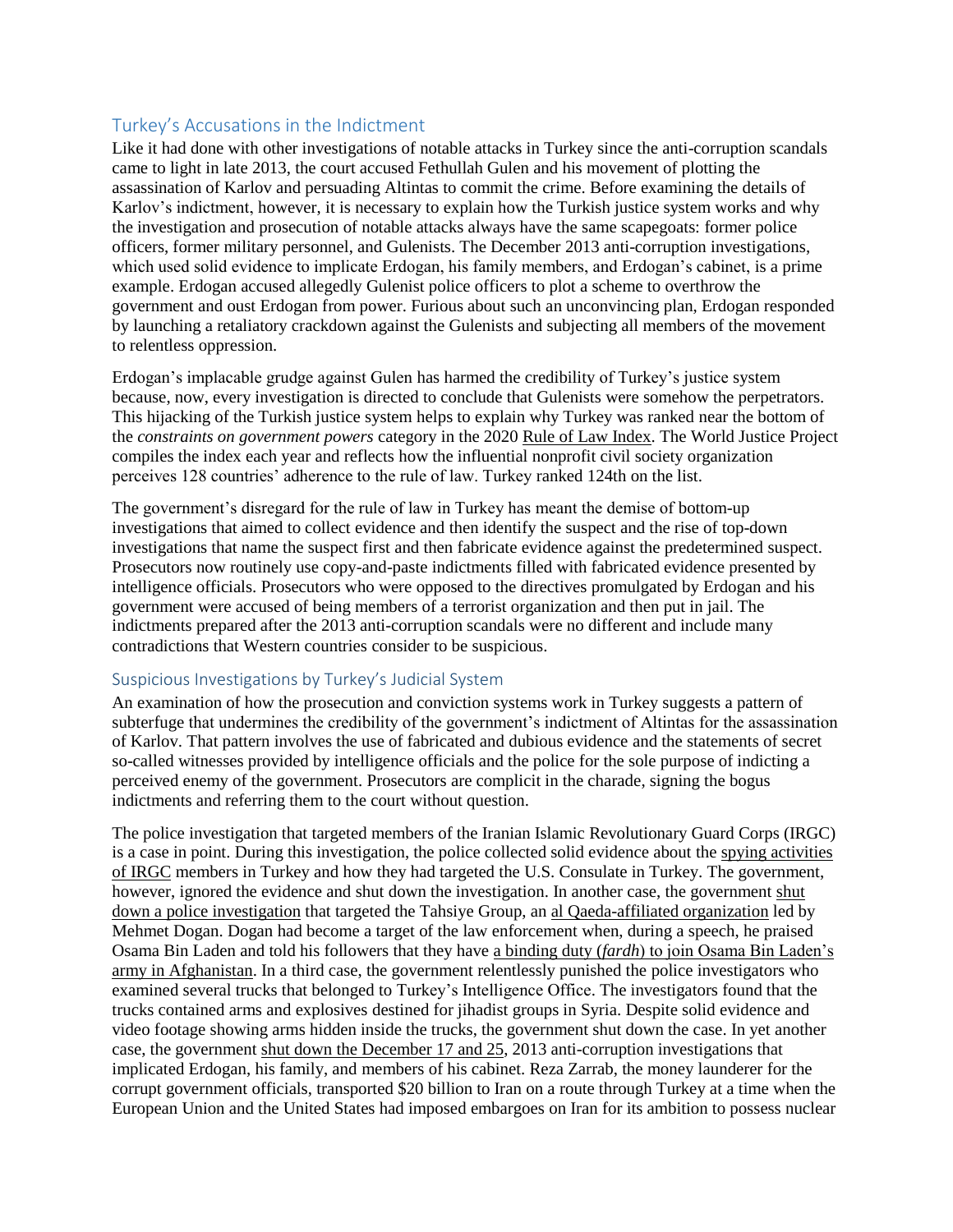weapons. The police had proved that Zarrab was giving bribes worth millions of euros and dollars to Turkey's bureaucrats and ministers, but the government disregarded the evidence and released Zarrab and his accomplices. Zarrab, however, was arrested in the United States on March 19, 2016. At Zarrab's trial, the U.S. prosecutors were able to use all of the evidence—including wiretappings—that the Turkish police had collected within the scope of their corruption investigations from three years ago and which the Turkish government alleged that they had been fabricated by the Turkish police investigators. A fifth case involves the conviction of police officers who allegedly had ignored the [killing of Armenian journalist](https://www.sozcu.com.tr/2021/gundem/hrant-dink-davasinda-karar-gunu-6335974/) Hrant Dink in Istanbul in 2007. The court announced its verdict on March 2021; however, Dink's family and the family's lawyers believed that the investigation had overlooked [critical elements](https://www.dw.com/tr/hrant-dink-cinayeti-davas%C4%B1nda-karar-g%C3%BCn%C3%BC/a-57009169) and [were not](http://www.agos.com.tr/tr/yazi/25505/dink-ailesi-avukatlari-karar-hatalar-iceriyor-itiraz-edecegiz)  [satisfied with the court's](http://www.agos.com.tr/tr/yazi/25505/dink-ailesi-avukatlari-karar-hatalar-iceriyor-itiraz-edecegiz) decision. The common thread that ties these five cases together is the government's adamant contention—despite clear evidence to the contrary—that all the defendants were Gulenists who deserved lengthy, and even lifelong, prison sentences.

The outcome of the government's investigation of the July 15, 2016, coup attempt differed slightly from its usual strategy. This time, the government accused not only [Gulenists but also](https://moderndiplomacy.eu/2021/04/01/tales-vs-the-truth-was-the-united-states-really-behind-turkeys-july-15-coup-attempt/) Americans of plotting the failed coup. Evidence uncovered since then, however, indicates the July 15 coup attempt was one of the most suspicious events of Turkey's history. Some [high level politicians](https://www.youtube.com/watch?v=mWLGxLVO7HM) in Turkey have said that [Erdogan knew](https://www.diken.com.tr/kilicdaroglu-erdogan-darbeyi-biliyordu-marmarise-ne-olur-ne-olmaz-diye-saklandi/) about the coup in advance and did not try to stop it because he believed the fallout from a coup would be to his benefit. The coup, therefore, was not a failed coup but rather a fake coup. [The](https://smallwarsjournal.com/author/mahmut-cengiz) [author's previous articles about the coup](https://smallwarsjournal.com/author/mahmut-cengiz) emphasizes the idea that a small group of military personnel who were provoked into staging a badly orchestrated coup and paid a colossal cost for doing so, as Erdogan used the event to undermine Turkey's democracy and turn a democracy into an authoritarian regime.

## Details and Questions from the Altintas Indictment

The prosecutor accused 28 suspects in a 600-page indictment and concluded that Gulen was the number one suspect. According to the [indictment,](https://b2923f8b-dcd2-4bd5-81cd-869a72b88bdf.filesusr.com/ugd/b886b2_d8e112cb02834cbdb287d001a56d2c66.pdf) the prosecutor made the following accusations:

- Altintas joined religious meetings of Gulenists before the December 17 and 25, 2013, corruption scandals.
- An SD card (provided by an anonymous witness) contained encrypted content identified Altintas as a Gulenist and noted that Altintas broke his ties with Gulenists after the December 17 and 25, 2013, corruption scandals.
- Gulenists directed Altintas to infiltrate and join the radical Islamist group Sosyal Doku Vakfi (SDV-Social Fabric Association). The prosecutor based this accusation on the radical slogans Altintas uttered when he assassinated Karlov, believing that Altintas wanted to draw attention away from Gulenists and create the perception that ISIS and al Qaeda were to blame for the assassination.
- Gulenists created a plan to kill the Russian ambassador (i.e., Karlov) in 2016. The prosecutor based this accusation on an inference he made from one episode in a movie series broadcast in 2014 on a Gulenist media outlet. It was in that episode that a fictitious ambassador was killed.
- Some Gulenists, using a virtual private network, tapped into the social media accounts of Altintas in Northern Cyprus and then deleted some information and made alterations to those accounts.
- Altintas met with several Gulenist suspects and was directed to kill Karlov. The prosecutor based this accusation on the results from Historical Traffic Search (HTS) data.

The following questions still need to be answered:

 Was Altintas really a Gulenist police officer? For example, one of the police reports concluded that Altintas and his family had no relations with the Gulen movement during the time when Altintas killed Karlov. In addition, the Gulenists firmly rejected the idea that Altintas was a member of the movement when he killed Karlov and said that no evidence exists that members of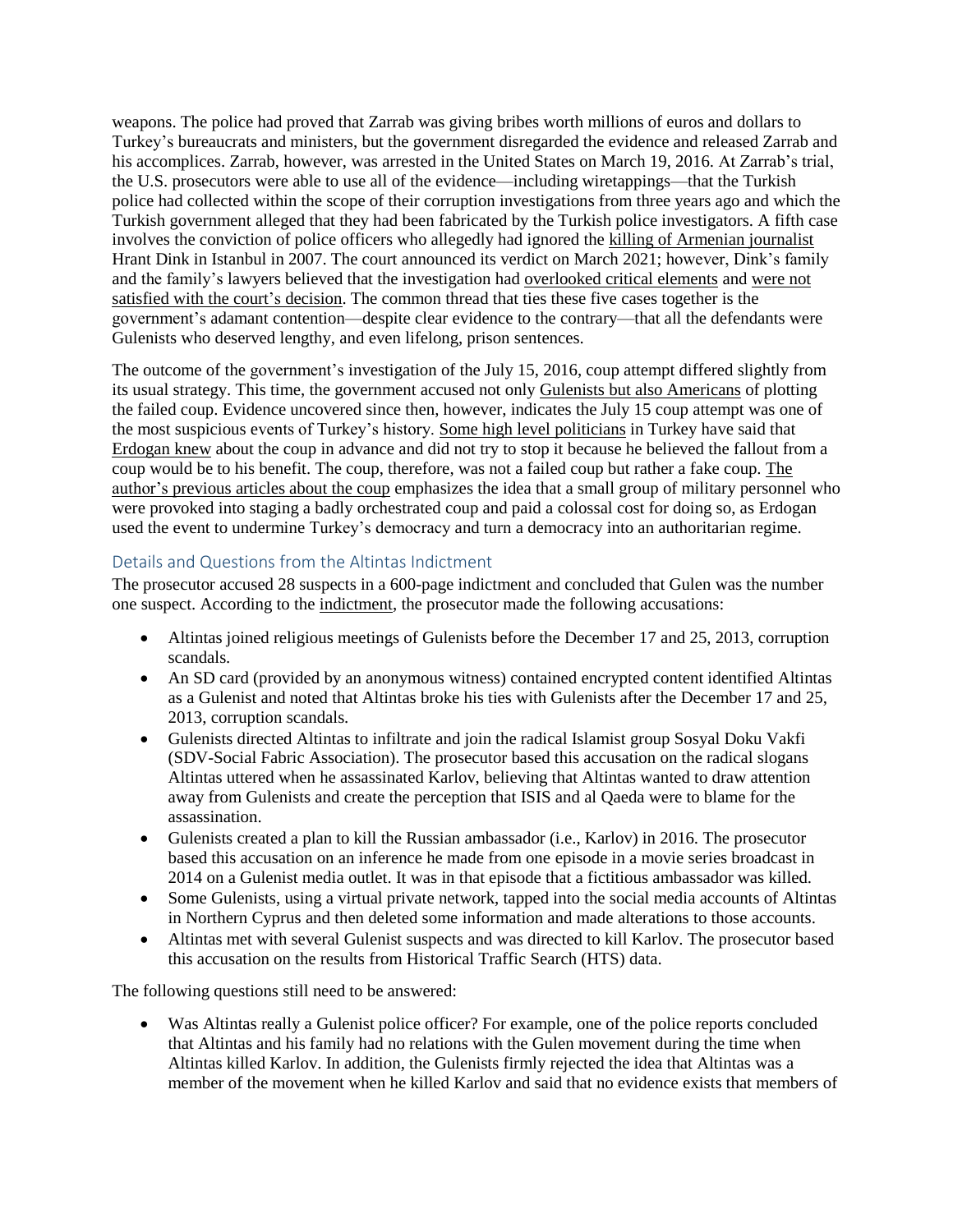the movement has used violence even though they have been harshly oppressed and all their assets confiscated.

- Why did the prosecutor not investigate Altintas' radicalization and his association with suspects linked to al Qaeda?
- Why did the prosecutor ignore Altintas' relationships with SDV, a Salafi radical association?
- Why did the prosecutor fail to identify any suspects after allegedly uncovering some suspicious IP addresses in Northern Cyprus?
- After examining 30 minutes of HTS data captured from 500 meters (1,640 feet) away and used for signals intelligence, how did the prosecutor come to a specific conclusion about several individual suspects when the duration of the captured data was short and hundreds of thousands of people were in the area from which the data were obtained?
- Why did the prosecutor not investigate the person who called Karlov's wife, Marina, before the assassination? In her statement to the prosecutor, Marina Karlov said that she received a mysterious phone call on December 14 or 15, 2016, from Moscow, in which the caller wanted to know whether her husband had bodyguards to protect him.
- Why did the prosecutor not question one of the witnesses, Abdulkadir Sen, who was affiliated with al Qaeda and whose brother, Ibrahim Sen, was being held in the Guantanamo Bay prison because of his linkages with al Qaeda? U.S. authorities had accused the Sen brothers of transferring \$600,000 to al Shabaab in 2012 and, in 2014, British and French investigators asked Turkish authorities for information about the Sen brothers. When investigators first questioned Enes Asim Silin, one of the witnesses to the assassination of Karlov, Silin said that Altintas and Abdulkadir Sen met on October 8, 2016. Sometime later, Silin suspiciously changed his statement, saying that the two men did not meet on October 8, 2016.
- Why did the prosecutor not question the weak security at the art museum where Karlov was killed? According to Marina Karlov, her husband went to the exhibition with no bodyguard and weapon, and only one security officer (unarmed) was inside the building.
- Why did Turkish officials fail to provide enhanced security inside the museum when they knew that demonstrations against Russia's involvement in the Syrian conflict occurred just a few days before the assassination?
- Why did not the prosecutor question the possibility of arresting Altintas alive? According to the prosecutor, Altintas entered the art museum at 6:31 p.m., followed by Karlov at 6:45 p.m. Altintas shot Karlov to death at 7:05 p.m., and the police arrived 20 minutes later, at 7:25 p.m. Altintas did not take his own life and instead waited for the police to come to the scene of the crime. Also according to the prosecutor, clashes between Altintas and the police ensued, and Altintas was killed by the police at 7:42 p.m. However, according to the statement of a police officer who took part in the clashes, Altintas fell to the ground, after which another police officer kicked the murder weapon away from the wounded Altintas, and then the police shot Altintas in his head several times. Altintas did not attempt to escape, nor did he attempt to hold anyone hostage. The police, however, chose to kill Altintas rather than capture him alive. The outcome raises the possibility that Altintas wanted to be silenced.

# Now the Second Theory: Was Altintas a Lone Actor Inspired by al Qaeda Ideology?

The second theory contends that, in his effort to punish Russia for its involvement in the Syrian conflict, Altintas acted on his own volition when he assassinated Karlov. Such lone-actor terrorism has been a threat to the world since the early 2010s. Individuals who engage in lone-actor terrorism operate according to their own timetable, are not directed by any terrorist leader or terrorist organization, and may be inspired by one or more radical ideologies. Most lone actors, however, have been inspired by ideologies of either al Qaeda or ISIS. Given that Altintas was a self-radicalized individual with close ties to SDV and given that the Syrian branch of al Qaeda, al Nusra Front, has claimed responsibility for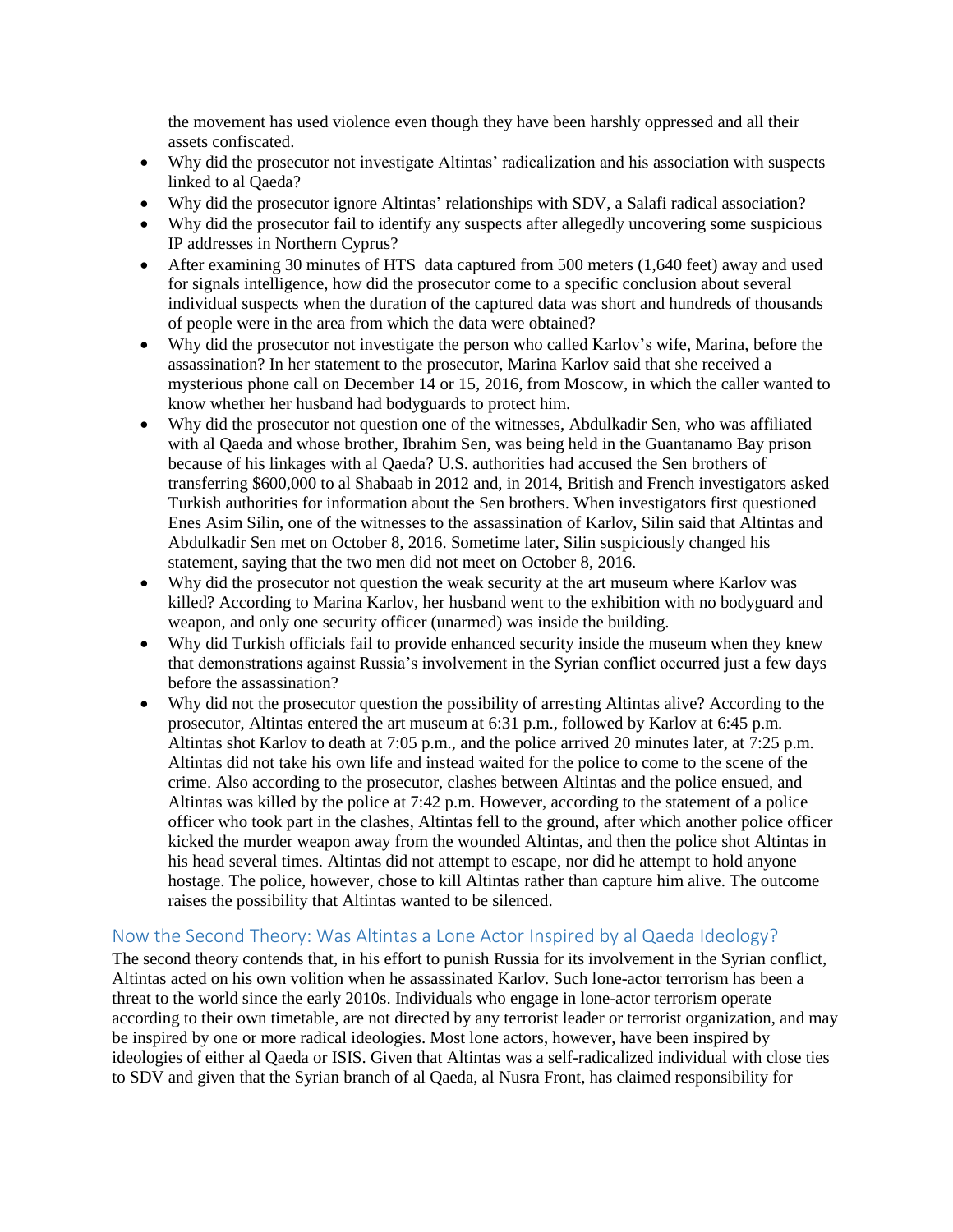Karlov's assassination, proponents of the second theory believe that their interpretation of assassin's motivation has more credibility than any other proposed theory.

## Altintas' Radicalization

Details in the prosecutor's indictment of Altintas provides clues about how Altintas was self-radicalized. Various models explain how individuals are radicalized, and, [according to one](http://www.seguridadinternacional.es/?q=es/content/situational-understanding-violent-radicalization-results-terrorism-two-graphic-models#_ftn15) of them, radicalization is a four-step process: (1) pre-radicalization, (2) conversion and identification, (3) conviction and indoctrination, and (4) action. At the *pre-radicalization step*, according to the details of the indictment, Altintas' introvert personality made him susceptible to being affected by the teachings of the Turkish radical Islamist Nurettin Yildiz. The indictment also noted that Atintas had complained about his family, telling friends that his family was not practicing Islam. According to Altintas family, he drank alcohol and was not a religious person until he attended the Turkish National Police Academy in 2012. In his second year in the academy, family members said, Altintas began to sympathize with radical religious groups and joined the religious programs offered by Yildiz.

At the *conversion and identification* step, the indictment indicates that in 2013, Altintas began to question his job and Turkey's approach to Islam. For example, Altintas began to complain about his position as a police officer, telling his friends that it is not appropriate to work in a state until it is ruled by Islamic law, that he was planning to resign from his position as a police officer, and that he was against the democratic elections.

At the *conviction and indoctrination step*, Altintas seemed to have become an ardent believer in jihadist ideology. For example, Altintas shared extremist messages on a WhatsApp group about Syria and ISIS. He also used hate rhetoric against the United States and said that the United States was inflicting cruelty on the people in Islamic countries. Altintas also was followed the news in Syria and criticized Russian atrocities in Syria.

At the *action step*, Altintas sought to engage in deeds that would serve his ideology. For example, he wanted to travel to Syria, join a jihadist group, and become a martyr. He also became involved in donation programs that send money to Syria. When investigators examined Altitas' computer, they discovered that he had downloaded a video in February 2016 titled "Al Qaeda: You Only Are Responsible Yourself," which began with a speech by Osama bin Laden. Altintas' computer also contained a draft email to mrtltns@gmail.com, dated July 27, 2015, that Altintas was preparing to be a martyr.

#### SDV and Salafism in Turkey

Turkey has been one of the top 10 countries with the most jihadists joining al Qaeda or ISIS groups in Syria. In 2015, more than 2,000 Turkish [jihadists](https://qz.com/568503/foreign-fighters-in-iraq-and-syria-come-from-86-countries-and-their-numbers-have-doubled/) joined one of these terrorist organizations. Turkey's government has been criticized for ignoring the activities of jihadist groups in Syria and for allowing the militants to use its borders freely not only to transfer militants but also money and logistics. In 2015, Russian authorities [published satellite images](https://www.independent.co.uk/news/world/europe/russia-releases-proof-turkey-smuggling-isis-oil-over-its-border-a6757651.html) purportedly showing Turkish trucks transporting oil from ISIS-controlled areas in Syria.

Nurettin Yildiz, a retired imam and director of SDV, played an essential role in the radicalization of many individuals, including Altintas. Yildiz is known for his anti-Semitic and jihadist speeches. In one of those speeches, h[e said,](https://www.youtube.com/watch?v=5809gBYXX0I) "Jews are the symbols of brutality and enjoy killing of women and children." Yildiz also is an advocate of Salafism in Turkey and regularly holds meetings and gives sermons on topics such as Salafi-interpreted jihadism and support for jihadists in Syria. He also is a fervent supporter of Erdogan and the AKP. As an example, a page on the [SDV website](https://www.sosyaldoku.com/kardeslik-ve-birlik-icin-bir-arada/) and a google search on Yildiz bring [photos](https://www.birgun.net/haber/cubbeli-ahmet-nurettin-yildiz-ihsan-senocak-bulent-yildirim-ve-nevzat-cicek-bulustu-208265) of Yildiz with [previously-investigated suspects](https://t24.com.tr/haber/ihh-baskani-bulent-yildirim-cemaat-savcilari-ihh-ile-ilgili-el-kaide-dosyasi-acilir-dedi,247507) for their roles in transferring arms and explosives to Syria.

After the assassination of Karlov, the al Qaeda-affiliated group in Syria known as Fatah al-Sham Front (formerly al-Nusra Front) claimed responsibility for the assassination of Karlov in a letter the group